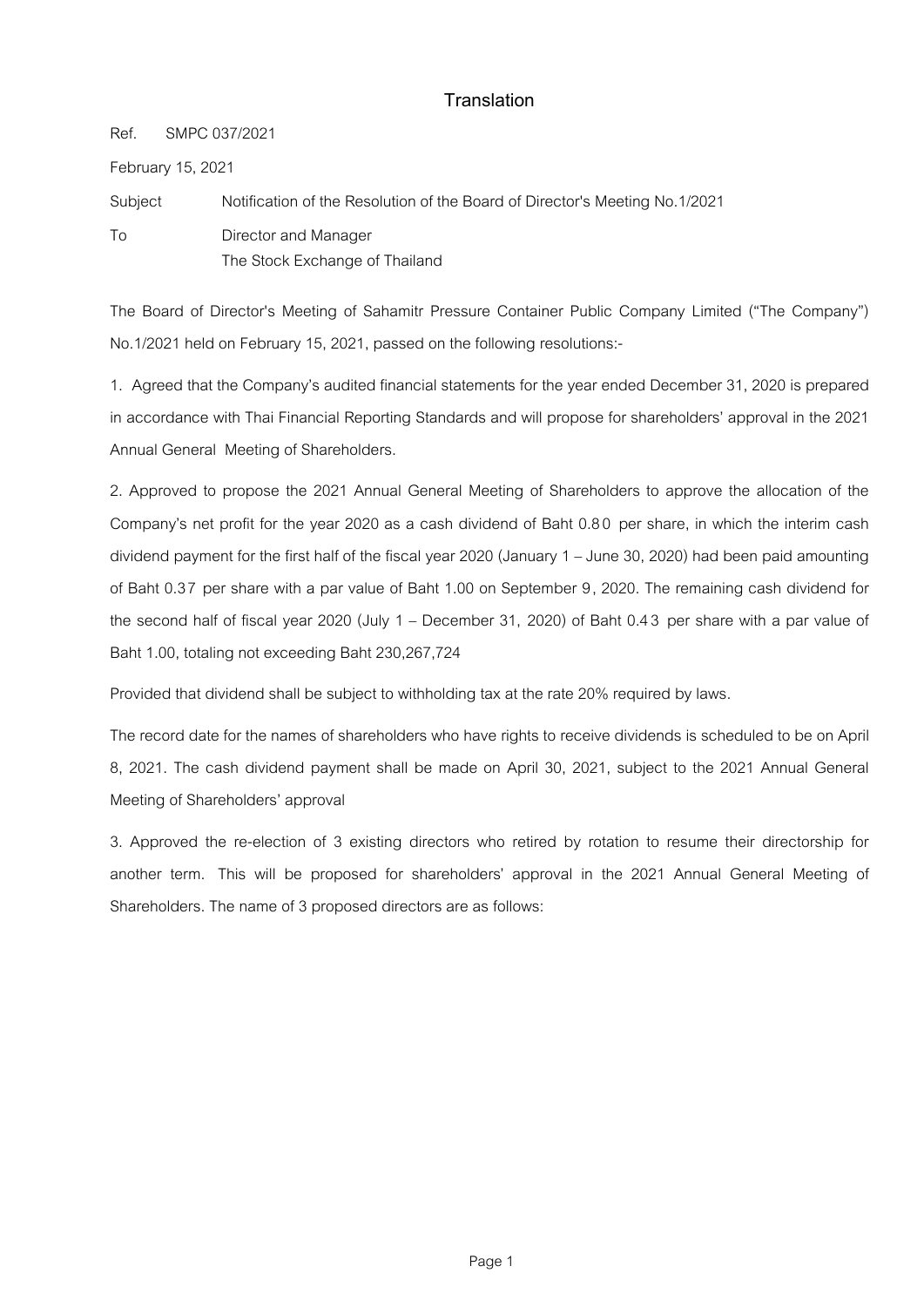| Name                                      | Type of Director                     | Years as a | Meeting        |
|-------------------------------------------|--------------------------------------|------------|----------------|
|                                           |                                      | director   | Attendance for |
|                                           |                                      |            | All Boards in  |
|                                           |                                      |            | 2020           |
| 1. Mr. Vinai Vittavasgarnvej              | - Chairman and Independent           | 9 years    | 100%           |
|                                           | Director                             |            |                |
|                                           | - Chairman of Remuneration           |            |                |
|                                           | Committee                            |            |                |
|                                           | - Chairman of Corporate Government   |            |                |
|                                           | Committee                            |            |                |
| 2. Associate Professor Dr. Jade Donavanik | - Independent Director               | 6 years    | 100%           |
|                                           | - Audit Committee                    |            |                |
|                                           | - Nomination Committee               |            |                |
|                                           | - Risk Management Committee          |            |                |
| Mrs. Supha Phromsaka Na Sakolnakorn<br>3. | Director                             | 20 years   | 100%           |
|                                           | (Authorized Director to sign for and |            |                |
|                                           | bind the company)                    |            |                |

Therefore, the name of 9 directors as shown below;

| 1. Mr. Vinai Vittavasgarnvej              | Chairman and Independent Director |
|-------------------------------------------|-----------------------------------|
| 2. Mrs. Ubol Ekahitanond                  | Deputy Chairman                   |
| 3. Mr. Surasak Urpsirisuk                 | Director                          |
| 4 Mrs. Patama Laowong                     | Director                          |
| 5. Mrs. Supha Phromsaka Na Sakolnakorn    | Director                          |
| 6. Mr. Taidee Visavaveja                  | Director                          |
| 7. Mr. Tanadit Charoenchan                | Independent Director              |
| 8. Mrs. Werawan Boonkwan                  | Independent Director              |
| 9. Associate Professor Dr. Jade Donavanik | Independent Director              |

4. Approved to propose the 2021 Annual General Meeting of Shareholders to approve the Director remuneration of year 2021 for 9 persons with the total amount of not exceeding Baht 6 Million per annum which is the same rate as prior year (same rate since 2017). The details of remunerations are as follow;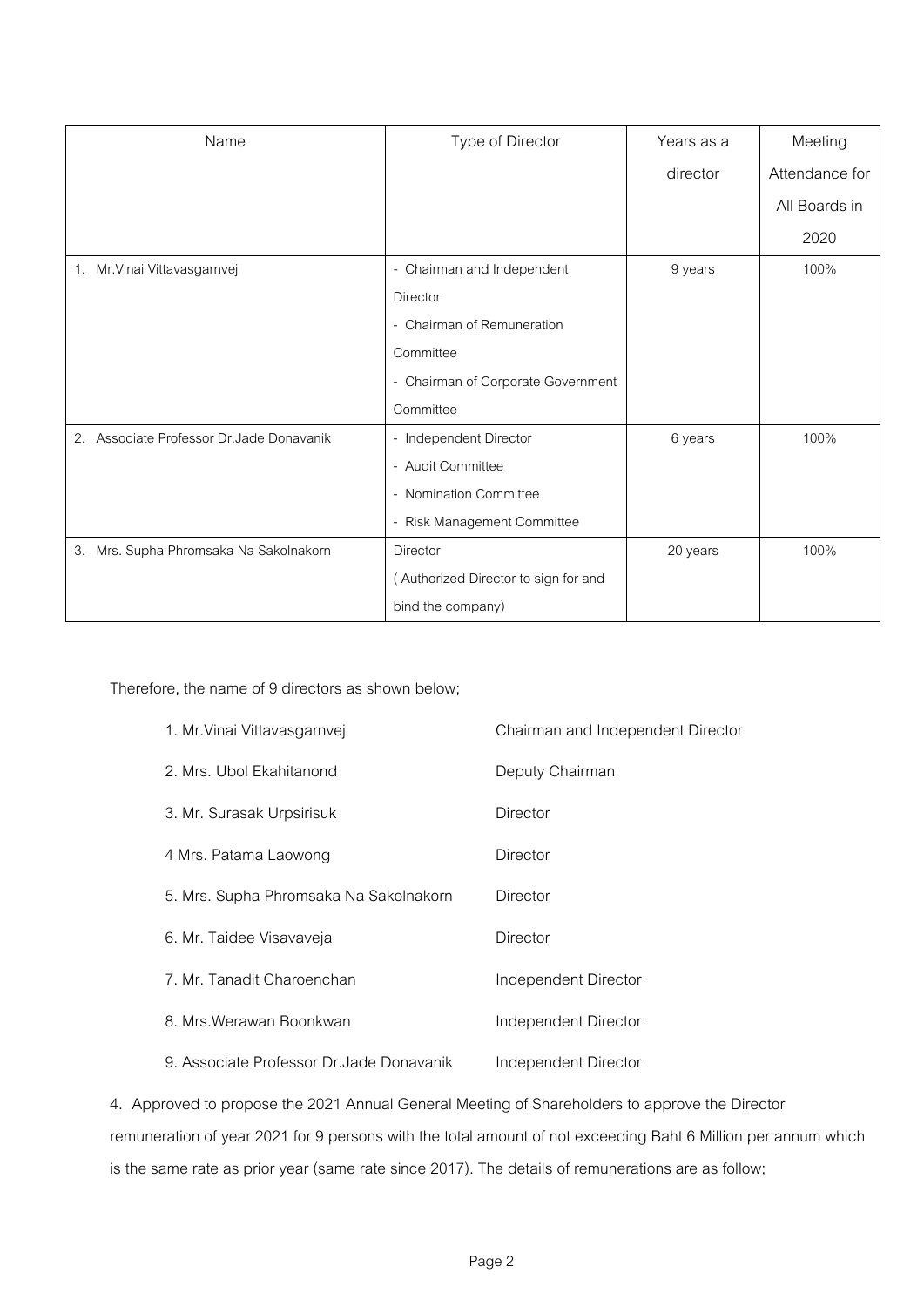| Position                                                           | Remuneration        | <b>Meeting Allowance</b> |  |  |
|--------------------------------------------------------------------|---------------------|--------------------------|--|--|
|                                                                    | (Baht/person/month) | (Baht/Person/time)       |  |  |
| 1. The Board of Directors                                          |                     |                          |  |  |
| Chairman                                                           | 60,000              | 10,000                   |  |  |
| Chairman of the Executive Board                                    | 60,000              | 10,000                   |  |  |
| <b>Executive Directors</b>                                         | 40,000              | 10,000                   |  |  |
| Directors                                                          | 10,000              | 10,000                   |  |  |
| 2. Audit Committee                                                 |                     |                          |  |  |
| Chairman                                                           | 30,000              | 10,000                   |  |  |
| Directors                                                          | 25,000              | 10,000                   |  |  |
| 3. Other Committees (Nomination Committee, Remuneration Committee, |                     |                          |  |  |
| Corporate Government Committee and Risk Management Committee)      |                     |                          |  |  |
| Chairman/Directors                                                 |                     | 10,000                   |  |  |

If there are more than 1 committee' meeting (excluding Audit Committee' Meeting) in the same day, the committees will receive meeting allowance for 1 meeting only. For committee member who is management or member of Executive Board will not receive meeting allowance.

In addition to monthly remuneration and meeting allowance, directors are secured by Directors and Officers Liability Insurance with the limit of liability up to Baht 100 millions

5. Approved to propose the 2021 Annual General Meeting of Shareholders to appoint Ms. Kanyanat Sriratchatchaval Auditor license No.6549 or Mr. Narin Churamongkol Auditor license No. 8593 or Miss Amornjid Baolorpet Auditor license No. 10853 or Miss Saranya Akharamahaphanit Auditor license No. 9919 of Grant Thornton Limited as the auditor of the Company for the year 2021 with the annual remuneration (excluding other expenses), not exceeding Baht 1,335,000 per annum which increased from prior year (2020) by Baht 45,000 or 3.5%.

6. Approved to convene the 2021 Annual General Meeting of Shareholders on March 31, 2021 at 14.00 hours, via electronic media (E-AGM) only at Sahamitr Pressure Container Public Company Limited. (Head Office) 92 Soi Thientalay 7(4<sup>th</sup>Intersection), Bangkhuntien-Chaitalay Road, Samaedam, Bangkhuntien, Bangkok 10150 to consider the following agenda:

- 1. Issues to be informed from Chairman
- 2. To certify the minutes of 2020 Annual General Meeting of Shareholders, held on March 31, 2020
- 3. The Board of Directors report on the Company's performance of 2020
- 4. To approve the Company's Audited Financial Statement for the year ended December 31, 2020
- 5. To consider and approve the Dividend Payment from the net profit of 2020
- 6. To elect directors to replace the existing directors who retired by rotation